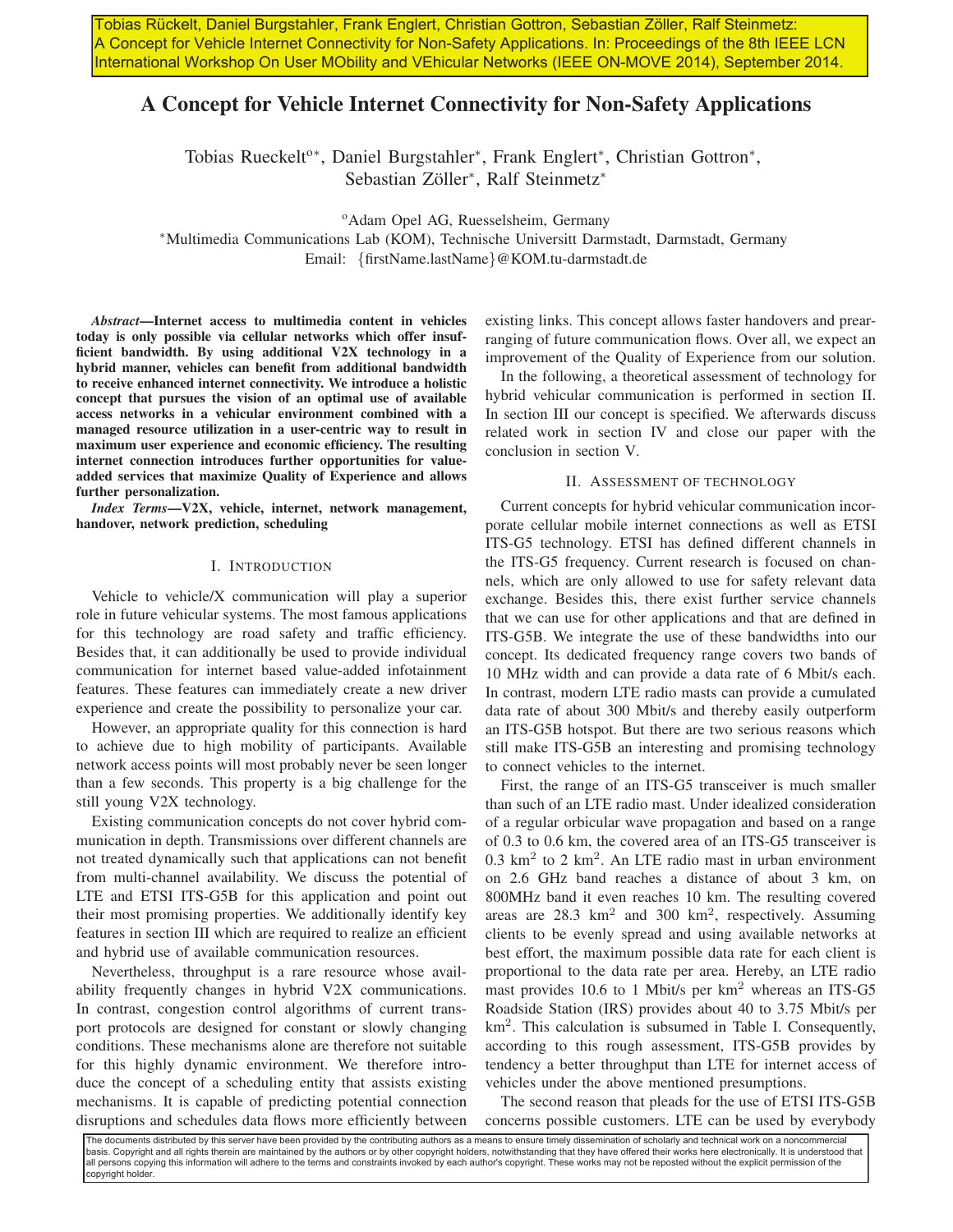| type<br>(range)                           | data rate<br>per hotspot | range<br>in km | area<br>in $km2$ | data rate<br>per $km2$ |
|-------------------------------------------|--------------------------|----------------|------------------|------------------------|
| $\overline{\text{ITS-GSB}}_{low}$         | 12 Mbit/s                | 0.3            | 0.3              | 40 Mbit/s              |
| $LTE_{low}$                               | 300 Mbit/s               |                | 28.3             | $10.6$ Mbit/s          |
| $\overline{\text{ITS-}\text{G5B}}_{high}$ | 12 Mbit/s                | 0.6            | 2                | $3.75$ Mbit/s          |
| $\text{LTE}_{high}$                       | 300 Mbit/s               | 10             | 300              | 1 Mbit/s               |

TABLE I COMPARISON OF ITS-G5B AND LTE

who pays for it. These are especially smart-phone users but also home users living in areas with a bad wired internet connection. Vehicles will have to share available bandwidths with them which results in potentially lower data rates than assumed above. In contrast, ITS-G5B access will most probably be limited to vehicle services and must not be shared. However, the coverage of these networks will be quite sparse so that cellular mobile internet is still required. We therefore integrate these two technologies into our concept of hybrid communication for vehicle internet access. However, it is not limited to them.

# III. KEY FEATURES AND CONCEPT

In the following, we specify our holistic concept that is depicted in Figure 1. We identify and discuss key features for optimization of an internet connection for vehicles. We first focus on resource availability, then we have a look on resource utilization. We finally show up dependencies between the identified key features and propose a way to couple them to gain additional performance.

# *A. Key Features of Resource Availability*

To be able to use different connections in parallel in an efficient manner, a multi-homing concept is required. Therefore, *multi-homing* is the first key feature of our concept.

We presume a scenario in which ETSI ITS-G5B internet access points and possibly other wireless technology span accessible networks, especially around high-trafficked junctions and streets. High mobility is an inherent characteristic in vehicular networks. Therefore, changes of network access points happen very frequently. Using conventional protocol stacks, connections would be disrupted and time out regularly on such changes. This would make the internet connection quite unusable from a user-centric point of view. Table II shows theoretical connection times of a vehicle passing an IRS over vehicle speed and maximum range of the wireless connection. Chosen IRS ranges are based on measurements of Gozalvez [1].

TABLE II THEORETICAL DURATION OF IRS CONNECTIONS IN SECONDS

|                             | Maximum IRS range in meters |            |       |       |       |        |  |  |
|-----------------------------|-----------------------------|------------|-------|-------|-------|--------|--|--|
|                             |                             | <b>100</b> | 200   | 400   | 800   | 1500   |  |  |
| vehicle<br>speed<br>in km/h | 50                          | 11.11      | 22.22 | 44.44 | 88.89 | 166.67 |  |  |
|                             | 80                          | 6.94       | 13.89 | 27.78 | 55.56 | 104.17 |  |  |
|                             | 100                         | 5.56       | 11.11 | 22.22 | 44.44 | 83.33  |  |  |
|                             | 130                         | 4.27       | 8.55  | 17.09 | 34.19 | 64.10  |  |  |
|                             | 180                         | 3.09       | 6.17  | 12.35 | 24.69 | 46.30  |  |  |

Considering a default highway scenario with a vehicle speed of 130 km/h and an IRS range of 400 meters, we receive a theoretical duration of 17.09 seconds for a connection of a passing vehicle. A conventional protocol stack would require about 3-4 seconds to establish the connection before transferring data. This is about 20% of the overall connection time and is therefore a waste of potentially usable network resources.

The problem hereby is the connection interruption and timeout during change of network access point. Therefore, the second key feature of our concept is a *handover mechanism* which allows change of network access points without disruption of the connection. This counteracts the above discussed loss in performance. For efficient network usage, handovers have to be triggered on different layers. Triggering allows proactive handovers which help to avoid unwanted connection timeouts. Therefore, the third key feature of our concept in the scope of resource availability is a *management entity* to control handovers for individual connections of applications.

# *B. Key Features of Resource Utilization*

Current concepts on resource utilization usually use available resources at best effort. Applications set up TCP connections and leave this task to the protocol or to network nodes. Multiple TCP connections then compete for higher data rates and thereby balance each other. This works fine on networks with nearly constant characteristics. However, hybrid vehicular networks are very dynamic and change their characteristics very frequently. Moreover, due to multi-homing, different data paths are available that also differ in their characteristics. Available data rates are often very limited and may collapse or rise within seconds.

These challenging characteristics in hybrid V2X communication cannot be satisfied by default balancing mechanisms alone. To master those challenges, the congestion and balancing mechanisms have to be assisted. Therefore, resource utilization has to be adapted actively such that relevant connections keep oversupplied whenever possible. Let us first have a closer look on resource utilization itself. It depends on user action and automatically triggered communication. Communication based on user action may either be a request that requires instant reaction or a request which is delaytolerant in some degree. Especially automatically triggered and delay-tolerant communication can be delayed to keep the connectivity in state of oversupply. Therefore, the first key factor of our concept in resource utilization is a *scheduling of communication* that allows to influence utilization actively to assist default protocol mechanisms.

Required inputs of this scheduling are available resources on the one hand and requested resources on the other hand. Therefore, the scheduler needs information about networks and about applications. To close the information gap between the scheduler and applications, we introduce *user and application profiles* as second key factor of resource utilization. User profiles create a common guideline for communication based on user preferences. It contains properties about the user's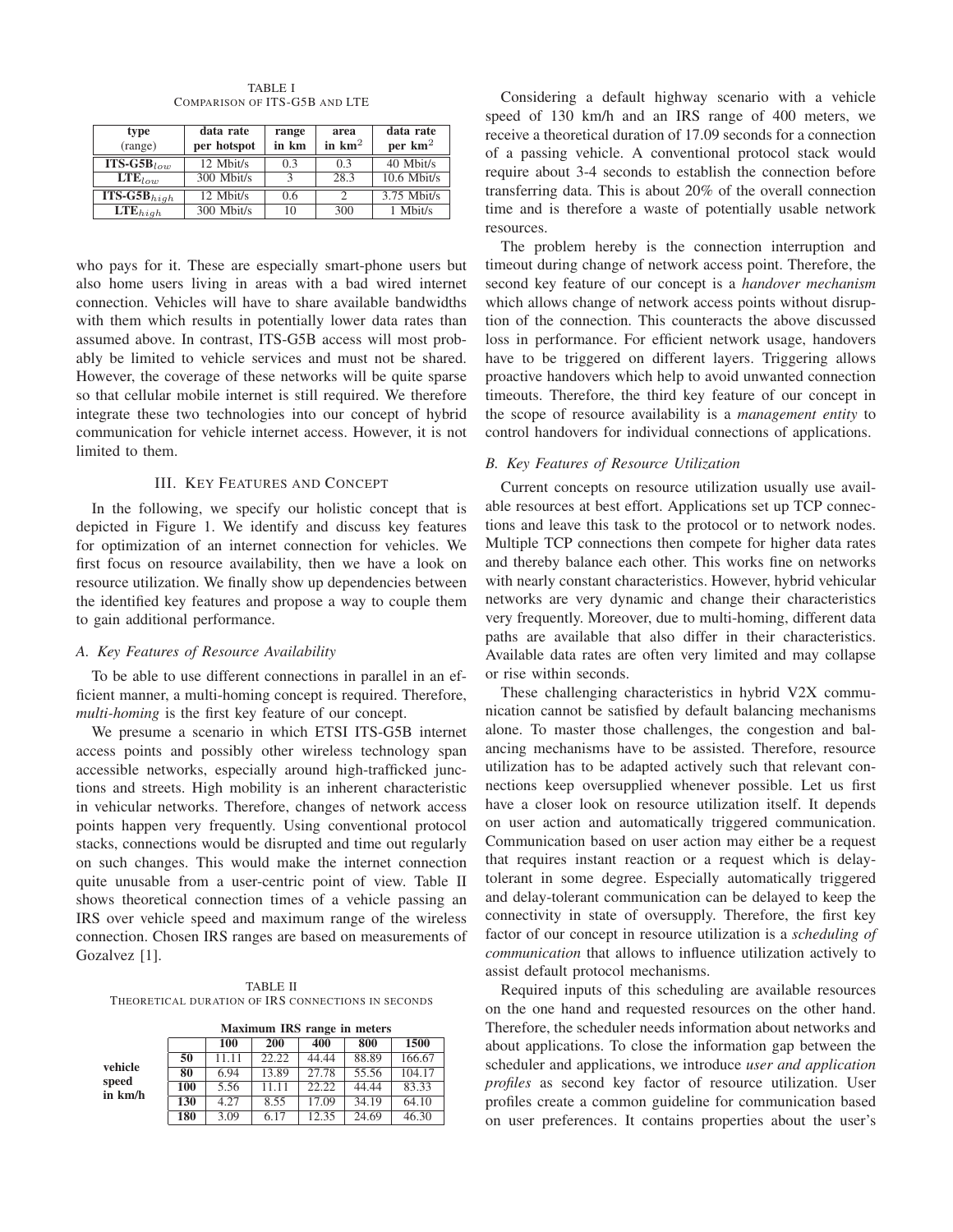

Fig. 1. Identified key features and their dependencies

willingness to pay for higher performance in communication, his priorities for e.g. higher throughput, lower delays and latencies, and general priority to meet application specific requirements. Application requirements are the second part of the identified key factor. Applications have individual requirements on connections which reflect bounds on values of properties of communication for a good usability. These properties are explicitly and quantitatively detailed in an application profile. It can be influenced by the application itself or externally by the system or user. To close the information gap between network resource availability and the scheduler, an interface has to be exposed providing the details in interest. This important interface is specified in the following.

# *C. Harmonization of Key Features*

The scheduler needs to know available resources and their quality from each network connection. Therefore, the network management entity exposes an interface which delivers this information to the communication scheduler. The network management entity administrates handovers and connection establishment. If there are different networks available, it has to decide to which one it should connect and to which data should be passed. Besides measurement-based information about the networks, this also depends on application requirements. Therefore, the scheduler exposes an interface to the network management entity from which it can request the planned communication schedule and currently most required network properties. Based on this information and the collected properties of the network access points at choice, the management entity can decide to which network the connection should be established.

Delay-tolerant incoming communication requests are in general most interesting for scheduling. They allow to perform communication at different times. Using information from pure measurement of currently available resources, the scheduler could delay such requests for communication only heuristically or opportunistically assuming that there will be free resources available in the future.

However, assuming a certain deployment rate of accessible short range communication ITS-G5B IRS, especially at main junctions, a rather good prediction of the next IRS the vehicle passes, appears to be achievable without much effort. We therefore have a look at Figure 2. We imagine a vehicle (arrow in Figure 2) which is leaving an IRS covered area at a certain location heading west. Based on this information, the arrival of the vehicle at the IRS in its west is very probable. The probability is enhanced by the fact that road networks are relatively coarsemeshed and allow limited routes to take. Moreover, the fact that drivers aim at a destination makes random behavior very unlikely. Their preference to follow main streets furthermore enhance the probability of common route selection. On this basis, we introduce an assisting key factor, a *network prediction* component, which performs network based prediction of the position at which the vehicle will leave the current access network and the most probable network access points a vehicle will arrive at next. From the prediction, the estimated time of arrival can be derived in the next step. This helps to estimate future available resources. This information can be integrated into the scheduling to plan execution of delay-tolerant communication. In addition, the information is passed to the network management entity. The prediction allows to perform proactive handover before network exit. Additionally, preparation of connection establishment to the next network access point can be performed in advance so that data transmission can start earlier. This helps to use available resources of network access points more efficiently.



Fig. 2. Prediction Map

#### IV. RELATED WORK

First, we have a look on hybrid communication in vehicular networks. Second, we compare two promising protocols which address our key factors of multi-homing and handover.